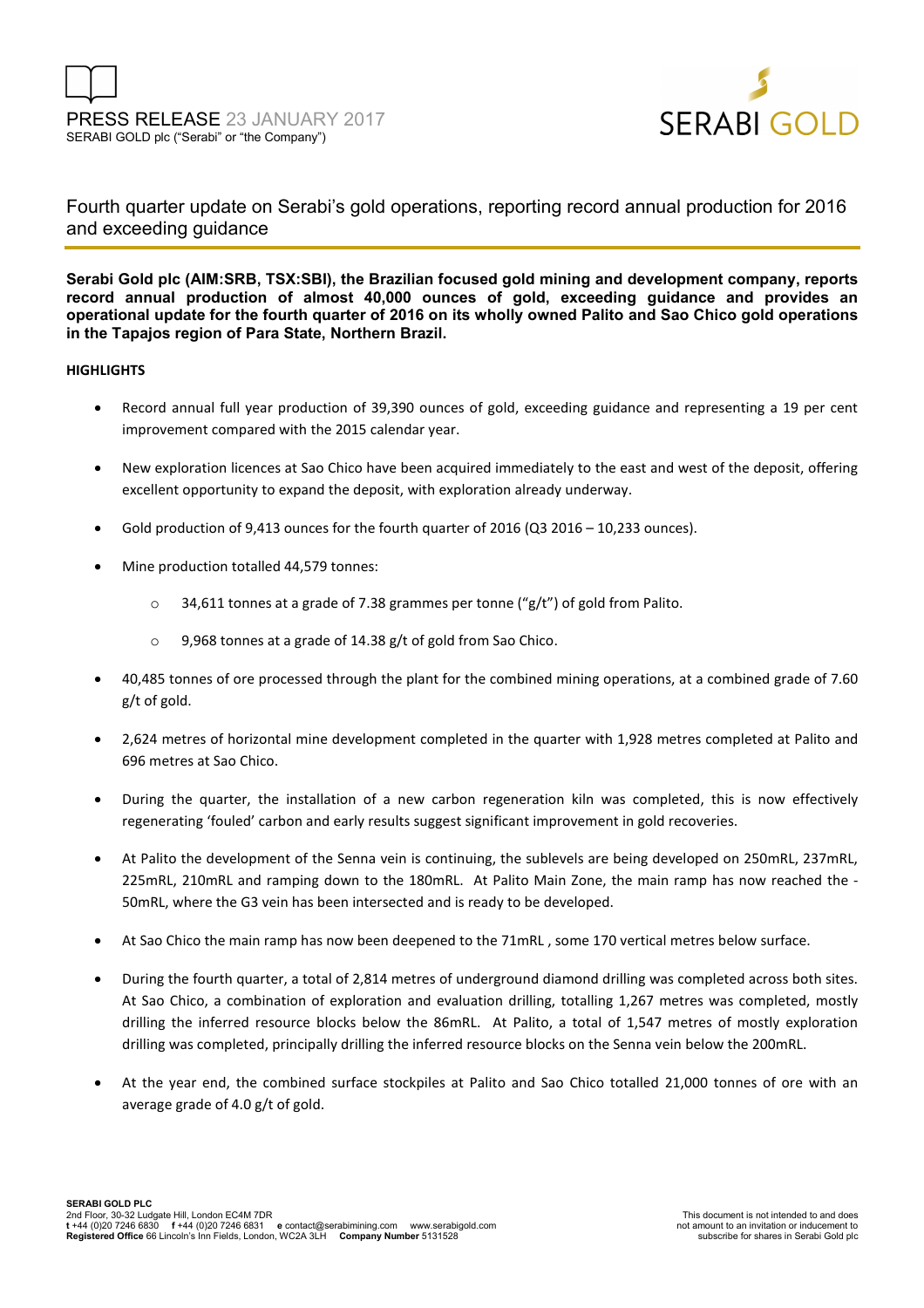PRESS RELEASE 23 JANUARY 2017 SERABI GOLD plc ("Serabi" or "the Company")



## **Mike Hodgson, CEO, said:**

*"We are delighted to have exceeded our production guidance with a total of 39,390 ounces of gold being produced for the year which also represents the highest annual gold production from Serabi's operations in the Tapajos region. The final three months of the year saw another steady quarter of production of approximately 9,400 ounces of gold, to compliment the gold production of the previous three quarters and demonstrating the continued dependable performance of the business.* 

*"The mines have performed well. At Palito the operation continues to perform steadily, although extracted mine grade during the quarter was lower than planned as a result of ore being 'cemented' in two stopes. This ore is not lost, and is being slowly recovered, but not as fast as we had budgeted. The production shortfall was partially compensated by more development ore, albeit with a lower gold grade. This resulted in a Palito head grade for the quarter of 7.4 g/t of gold, compared to 9.5 g/t of gold for the previous quarter. However, the benefit of this ore development is that the mine is now generating ore from four sectors, Senna, Chico da Santa, G3 and Pipocas with Senna playing an ever increasing role in our production plan. Production from stoping has not commenced there but, in 2017, we will see a significant level of ore being produced from stoping at Senna.* 

*"At Sao Chico, ore development and production continued in line with our plans and grades were excellent, returning over 14 g/t for the quarter. The main ramp has now reached the 70mRL with the Main Vein intersected. Development continues on the 100mRL, 86mRL and the new 70mRL. Stoping is focused on the final blocks on the 186mRL, 156mRL and 140mRL.* 

*"As reported last quarter, the plant saw the introduction of the third mill during Q3. This was primarily acquired to establish much needed contingency in the plant and to reduce the impact of unforeseen mechanical problems, essential in a moderately remote operation such as ours. In October and again in December the importance of this contingency planning was demonstrated. In both months we suffered short–term breakdowns, and the ability to maintain throughputs rates by having a third mill was therefore invaluable. An additional short term benefit of three mills operating has been the increased throughput capacity, allowing us to consume the low grade surface stock that had built up over the past three years.* 

*"Approximately 2,800 metres of diamond drilling was completed across the Palito and Sao Chico Mines during the quarter. The drilling at both sites was a combination of exploration and evaluation drill holes. At Palito, activities were principally focused on drilling the inferred resource blocks that lie down-dip below the current development levels in the Senna and Pipocas veins, whilst at Sao Chico, drilling focused upon the Main Vein below the lowest current development level at the 70mRL down to the -50mRL. At Senna, the results were generally good, showing strong down-dip continuity in thickness and grade. Whilst this sector does not share quite the same high grades as seen in the Palito Main Zone, the structure appears to be geometrically regular, which benefits mining, and intersected grades are in the 6.0 g/t to 9.0 g/t range over widths generally in excess of one metre. At Sao Chico, a total of 1,300 metres of down dip-drilling also gave satisfying*  results. In each case the Main Vein was intersected, confirming the strong structural continuity with a good range of *grades being reported.* 

*"The quarter saw surface exploration recommence at Sao Chico. As reported last quarter, we acquired the exploration license to the west and south of the Sao Chico Mine last year, and we are very keen to test the potential continuation of the Sao Chico Main Vein into these areas. During the quarter, we commenced a surface Induced Polarization ("IP") programme to the west and south, and although poor weather caused the work to be suspended it is expected that it will restart during the second quarter of 2017. The purpose of the programme is to use IP to trace the trend of the Main Vein, which has sufficient sulphides to provide a clear conductivity anomaly, which in turn, will be targeted in a subsequent drill programme.*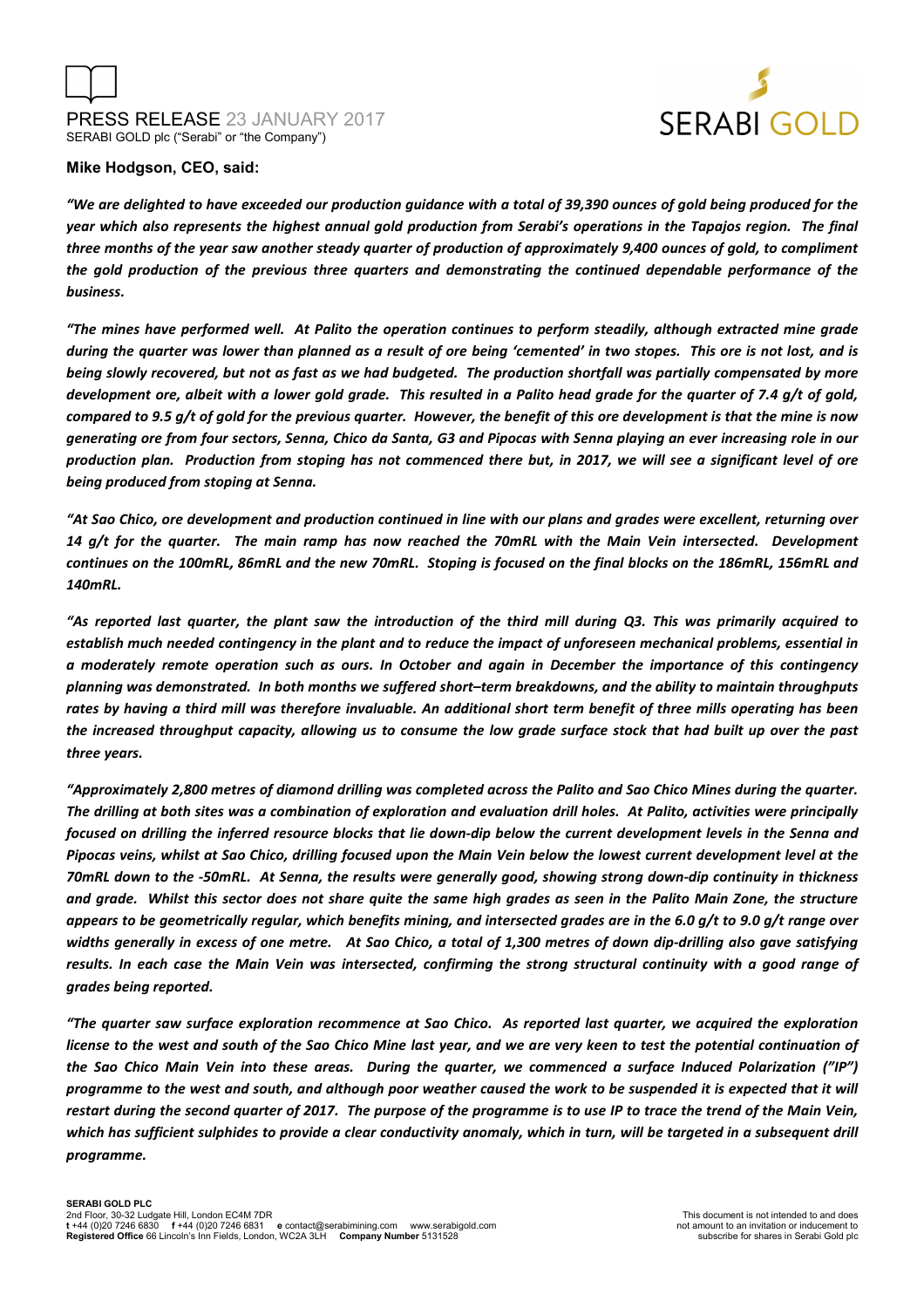PRESS RELEASE 23 JANUARY 2017 SERABI GOLD plc ("Serabi" or "the Company")



*"Since commencing operations in 2014, Serabi has shown steady, modest growth, and whilst this past year we have had to face some pretty strong economic headwinds in terms of gold price and the strengthening of the Brazilian Real, operationally we have had a terrific year. With both mines operating well, drilling ongoing and exploration recommencing, I look forward to providing regular updates in a year where we hope to see improving margins."* 

## **Results**

Total production for the fourth quarter of 2016 was 9,413 ounces of gold, generated from the processing of the run of mine ("ROM") ore from the Palito and Sao Chico Mines, combined with the Palito surface coarse ore and the stockpiled flotation tailings accumulated from Palito mine production in 2014.

Gold production for the fourth quarter came from the processing of 40,485 tonnes of hard rock ROM ore from the Palito and Sao Chico Mines with an average grade of 7.60 g/t of gold. The total mined ore for the same period was 44,579 tonnes with an average grade of 8.95 g/t of gold. In addition to the ROM ore, a further 3,039 tonnes of flotation tailings with a grade of 3.82 g/t of gold was processed through the cyanidation plant.

At 31<sup>st</sup> December 2016, there were coarse ore stocks of approximately 21,000 tonnes with an average grade of 4.0 g/t of gold, and approximately 22,000 tonnes of flotation tails with an average grade of 2.5 g/t of gold. Despite the plant expansion to three ball mills during the third quarter, the easy and rapid ore development of the Senna vein, particularly due to its proximity to surface, has meant increasing stock levels during this quarter.

A total of 1,928 metres of horizontal development has been completed during the quarter at the Palito Mine, of which 1,172 metres is represented by ore development, with the balance being on the development of ramps, cross cuts and stope preparation. At the Sao Chico Mine a total of 696 metres of horizontal development was completed, of which 266 metres represents ore development, with much of the balance being ramp development and cross cuts reflecting the on-going deepening of the mine.

### **2017 Guidance**

With 39,390 ounces of gold produced for 2016, the Company feels confident it can forecast expected production for 2017 of 40,000 ounces at an AISC of between \$950 and \$975 per ounce, which is in line with the cost guidance of 2016.

The 2017 guidance of 40,000 ounces is an eight per cent improvement on Serabi's initial guidance for 2016 which was 37,000 ounces. Management hope that, with the production efficiencies and improvements that can be implemented in 2017, Serabi will again be able to improve on its production guidance, as it did in 2016, where the Company exceeded its initial guidance by 6.5 per cent to produce 39,390 ounces.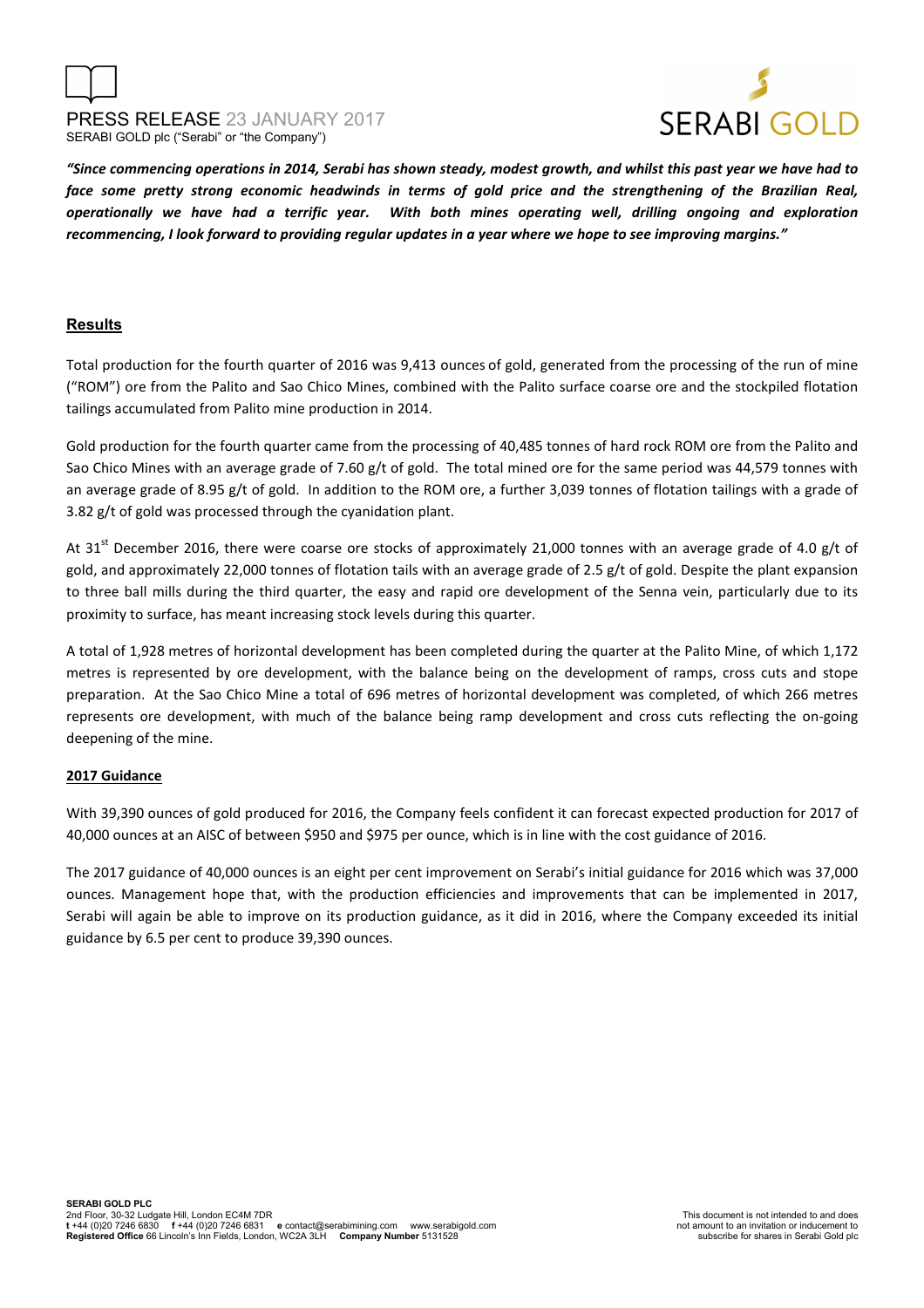# PRESS RELEASE 23 JANUARY 2017 SERABI GOLD plc ("Serabi" or "the Company")



|                                    |                    | Quarter 1 | Quarter 2 | Quarter 3 | Quarter 4 | Total   | Total   |
|------------------------------------|--------------------|-----------|-----------|-----------|-----------|---------|---------|
|                                    |                    | 2016      | 2016      | 2016      | 2016      | 2016    | 2015    |
| Horizontal development - Palito    | Metres             | 1,900     | 1,910     | 1,607     | 1,928     | 7,345   | 6,800   |
| Horizontal development - Sao Chico | Metres             | 1,025     | 1,031     | 1,042     | 696       | 3,794   | 2,800   |
| Horizontal development - Total     | Metres             | 2,925     | 2,941     | 2,649     | 2,694     | 11,209  | 9,600   |
|                                    |                    |           |           |           |           |         |         |
| Mined ore - Palito                 | <b>Tonnes</b>      | 26,752    | 25,198    | 31,916    | 34,611    | 118,477 | 111,751 |
|                                    | Gold grade (g/t)   | 11.84     | 10.48     | 9.52      | 7.38      | 9.62    | 10.05   |
| Mined ore - Sao Chico              | <b>Tonnes</b>      | 10,794    | 8,408     | 11,217    | 9,968     | 40,387  | 24,096  |
|                                    | Gold grade (g/t)   | 9.00      | 6.81      | 9.88      | 14.38     | 10.12   | 8.66    |
| Mined ore - Total                  | <b>Tonnes</b>      | 37,546    | 33,606    | 43,133    | 44,579    | 158,864 | 135,847 |
|                                    | Gold grade $(g/t)$ | 11.02     | 9.56      | 9.61      | 8.94      | 9.74    | 9.8     |
|                                    |                    |           |           |           |           |         |         |
| Milled ore                         | Tonnes             | 36,615    | 39,402    | 42,464    | 40,485    | 158,966 | 130,299 |
|                                    | Gold grade (g/t)   | 8.58      | 8.17      | 8.08      | 7.60      | 8.11    | 8.43    |

(1) Gold production figures are subject to amendment pending final agreed assays of the gold content of the copper/gold concentrate and the gold bullion when smelting and refining processes are completed.

(2) Gold production totals for 2016 include treatment of 16,716 tonnes of flotation tails.

This announcement is inside information for the purposes of Article 7 of Regulation 596/2014.

## **Enquiries**

# **SERABI GOLD plc**

**Michael Hodgson t** +44 (0)20 7246 6830<br>Chief Executive **m** +44 (0)7799 473621 m +44 (0)7799 473621

**Clive Line** t +44 (0)20 7246 6830 **Finance Director m** +44 (0)7710 151692

**e** contact@serabigold.com

www.serabigold.com

#### **BEAUMONT CORNISH Limited**

| <b>Nominated Adviser &amp; Financial Adviser</b> |                       |  |  |  |  |
|--------------------------------------------------|-----------------------|--|--|--|--|
| <b>Roland Cornish</b>                            | t +44 (0)20 7628 3396 |  |  |  |  |
| Michael Cornish                                  | t +44 (0)20 7628 3396 |  |  |  |  |
| <b>BEEL UURELLB</b>                              |                       |  |  |  |  |

#### **PEEL HUNT LLP**

**UK Broker** Matthew Armitt **t** +44 (0)20 7418 8900

#### **Blytheweigh UK Financial PR**

Ross Allister **t** +44 (0)20 7418 8900

Tim Blythe **t** +44 (0)20 7138 3204 Camilla Horsfall **t** +44 (0)20 7138 3224

Copies of this release are available from the Company's website at **www.serabigold.com** 

#### **Forward-looking statements**

Certain statements in this announcement are, or may be deemed to be, forward looking statements. Forward looking statements are identified by their use of terms and phrases<br>such as "believe", "could", "should" "envisage", "estimate", "intend", "may", "plan", "will"<br>or the negative of those, variations or c on the Directors' current expectations and assumptions regarding the Company's future growth, results of operations, performance, future capital and other expenditures (including<br>the amount, nature and sources of funding thereof), competitive advantages, business<br>prospects and opportunities. Such forward lo discussed in the forward looking statements including risks associated with vulnerability to general economic and business conditions, competition, environmental and other regulatory changes, actions by governmental authorities, the availability of capital markets, reliance on key personnel, uninsured and underinsured losses and other factors, many of which are beyond the control of the Company. Although any forward looking statements

#### **SERABI GOLD PLC**

2nd Floor, 30-32 Ludgate Hill, London EC4M 7DR<br>**t +44 (0)20 7246 6830 f +44 (0)20 7246 6831 e** contact@serabimining.com www.serabigold.com not amount to and nivitation or inducement to<br>**Registered Offi** 

contained in this announcement are based upon what the Directors believe to be reasonable assumptions, the Company cannot assure investors that actual results will be consistent with such forward looking statements.

#### **Qualified Persons Statement**

The scientific and technical information contained within this announcement has been reviewed and approved by Michael Hodgson, a Director of the Company. Mr Hodgson is an Economic Geologist by training with over 25 years' experience in the mining industry.<br>He holds a BSc (Hons) Geology, University of London, a MSc Mining Geology, University<br>of Leicester and is a Fellow of the Institute Chartered Engineer of the Engineering Council of UK, recognizing him as both a Qualified Person for the purposes of Canadian National Instrument 43-101 and by the AIM Guidance Note on Mining and Oil & Gas Companies dated June 2009.

*Neither the Toronto Stock Exchange, nor any other securities regulatory authority, has approved or disapproved of the contents of this news release.*